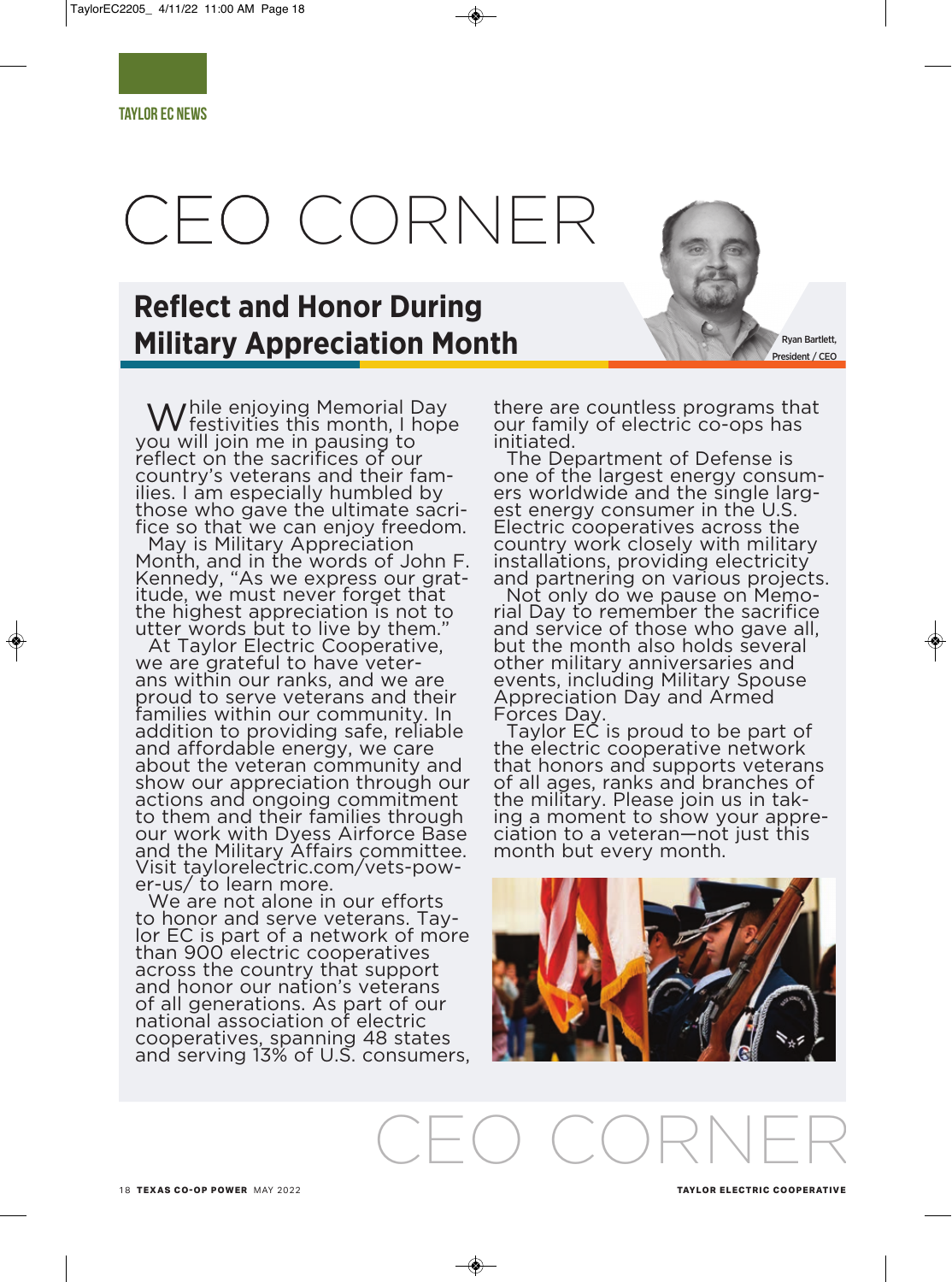

## **Save Electricity This Summer**

**WHEN IT COMES TO ELECTRICITY, the less you use, the more you'll save.** Here are some easy ways to cut down your use of electricity this summer.

Move lamps, the TV and all other heat-emitting electric appliances away from your thermostat. The heat can make the thermostat work harder to make the house cooler than it needs to be.

If you're still using incandescent lightbulbs, switch to LEDs. The newer bulbs emit almost no heat and use less electricity.

Set the air conditioning at 78 degrees. If you usually run it at 72 degrees, you can save on your cooling bill by letting the house stay a little warmer.

Plant trees outside windows on the sunny side of your house. The shade can save you money by blocking heat from the sun.

When you turn on your AC, turn on your ceiling fans too. Running them together will make your house feel 4 degrees cooler—so you can raise the thermostat by 4 degrees. Turn fans off when you leave a room.

Lower the temperature of your water heater to 120 degrees. That will save you money, and it's safer than a higher setting.

Give your oven and stovetop a break on hot days. Use the microwave oven, a toaster oven or an outdoor grill instead, and you'll cut your energy use while avoiding extra heat in the house.

Early summertime is no time to coop yourself up indoors with your computer. Turn it off and enjoy the great outdoors. But don't leave the computer on when you walk away; unplug it or turn off the power strip it's plugged into.

Still don't have a programmable thermostat? It's time to get one. Choose a model that can automatically turn the AC up when you're not home and crank it back down before you return. **D**

## **Taylor Electric Cooperative**

A Touchstone Energy<sup>®</sup> Cooperative

### **contact Us**

226 County Road 287, Merkel, TX 79536 P.O. Box 250, Merkel, TX 79536 **Phone** (325) 793-8500 **Web** taylorelectric.com

**President/ceo**  Ryan Bartlett

### **Board of Directors**

Cecil Davis, Board chairman, Zone 1 Leland Robinson, Board Vice chairman, Zone 1 David McFall, Secretary-Treasurer, Zone 2 Garland Carter, Zone 2 Richard Petree, at-Large Kathryn Rainey, Zone 3 Gay Simmons, Zone 3



For information and to report outages, please call us.

**local** (325) 793-8500

## **hanDy Ways to Pay yoUr Bill**

**online** taylorelectric.com

**taylor electric aPP**  Available on your Apple or Android device.

**By Phone**  (325) 793-8500 Payments credited immediately.

#### **in Person**

**hours** monday–Friday, 7:30 a.m.–5:30 p.m. **Merkel** 226 CR 287, Merkel 79536 **abilene** 7966 Highway 83, abilene 79602 Payments credited immediately.

### **DroP Box**

**merkel** office at front gate. **abilene** office next to first door on the left . Payments credited next business day.

#### **PAY STATIONS**

- cash Saver, 155 Sayles Blvd., abilene
- United Supermarket, 2160 Pine St., abilene
- Check Express, 906 E. Broadway Ave., **Sweetwater**
- Payments credited next business day.

**Visit Us online** taylorelectric.com





**check us out at texascoopPower.com/taylor**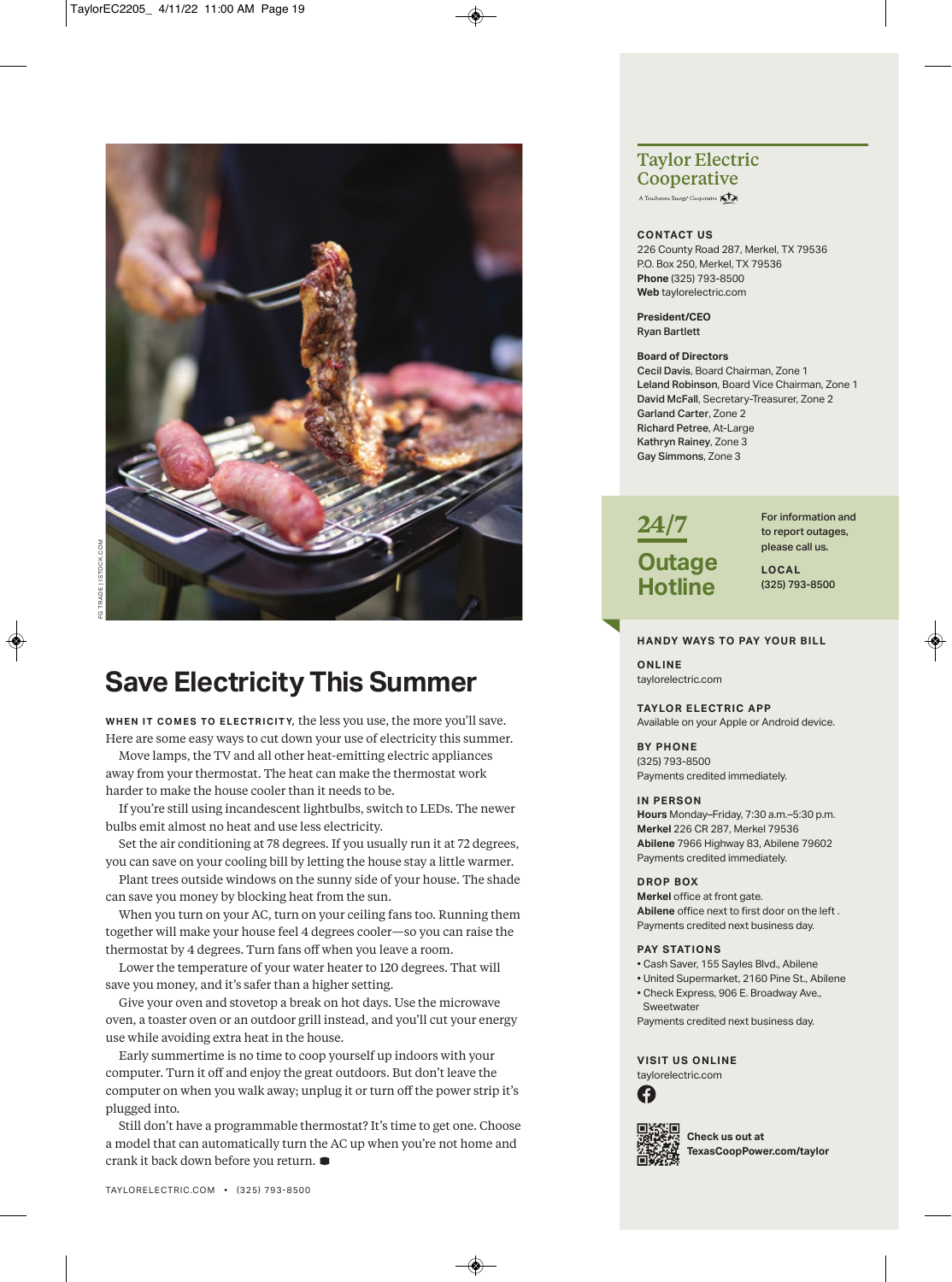

## **3 Cutting-Edge Technologies To Save Energy at Home**

**INNOVATIVE APPROACHES TO traditional technologies are helping home**owners realize energy savings. Let's look at three promising products on the market today that keep power bills lower.

Refrigerators are essential for any modern home, and they typically use a good deal of energy to properly cool food. Reducing the amount of energy your fridge uses lowers your home energy consumption. One emerging technology that can save energy is magnetic refrigeration.

Most fridges use a traditional compressor to cool perishables, but magnetic refrigeration uses a magnetic field to cool food. This is possible through the magnetocaloric effect, which causes certain materials to cool down when a magnetic field is removed, creating a more efficient refrigerator that uses about 30% less energy than traditional fridges. Researchers and universities are working to improve this technology and bring more magnetic refrigerators into homes.

Choosing the right roofing material can make a huge impact on how much heat your home absorbs. Certain types of roofing reflect more sunlight than others, which can help to keep your home cooler—reducing your need for air conditioning. These "cool roofs" are designed to absorb less heat and reflect more sunrays than traditional roofs.

Cool roofs are lighter in color and use reflective paint, highly reflective tiles or a reflective sheet covering to achieve their effect. There are several types of cool roofs commercially available, and choosing the right type depends on your roof. Although cool roofs can block heat from entering your home, the overall heat savings you can achieve from roofing depends on your insulation, climate and other factors.

A heat pump clothes dryer can help reduce energy use by at least 28% compared to standard dryers. Instead of releasing warm and humid air through a vent outside the home, heat pump dryers work by sending humid air through an evaporator that removes moisture without losing too much heat.

These appliances don't require outside ventilation like standard dryers, which is a major efficiency benefit. And because these dryers use lower temperatures, they're gentler on clothes. Commercial brands like Whirlpool and Samsung sell Energy Star-certified heat pump dryers, and they typically cost \$900–\$1,500 depending on features. **D**

## Snazzy Peach Cake

**1 can (15.25 ounces) sliced peaches in light syrup, undrained 1 cup sugar ½ cup peach schnapps (or orange juice) ¼ cup orange juice 1 package (2-layer size) yellow cake mix 1 package (4-serving size) vanilla instant pudding and pie filling 4 eggs 1 cup chopped pecans ⅔ cup vegetable oil 1½ cups sifted powdered sugar**

**1.** In a bowl, combine undrained peaches, sugar, peach schnapps and orange juice. cover and let stand at room temperature for 24 hours.

**2.** Preheat oven to 350 degrees. Grease and flour a 10-cup fluted tube pan. Set aside. Drain peach slices, reserving liquid. chop peach slices.

**3.** In a large bowl, combine cake mix, pudding mix, eggs, pecans, oil, chopped peaches and ⅓ cup reserved liquid. Stir together until well combined. Pour into prepared pan. Bake 40–45 minutes, or until a wooden toothpick inserted in the cake's center comes out clean. Cool in pan on wire rack for 10 minutes. Remove from pan. Meanwhile, in a small bowl, combine powdered sugar and ¼ cup reserved liquid. Drizzle over warm cake. Cool completely.

## SERVES 12-16

**Find this and more delicious recipes** online at TexasCoopPower.com.

#### EhaurylIk | IStock .com